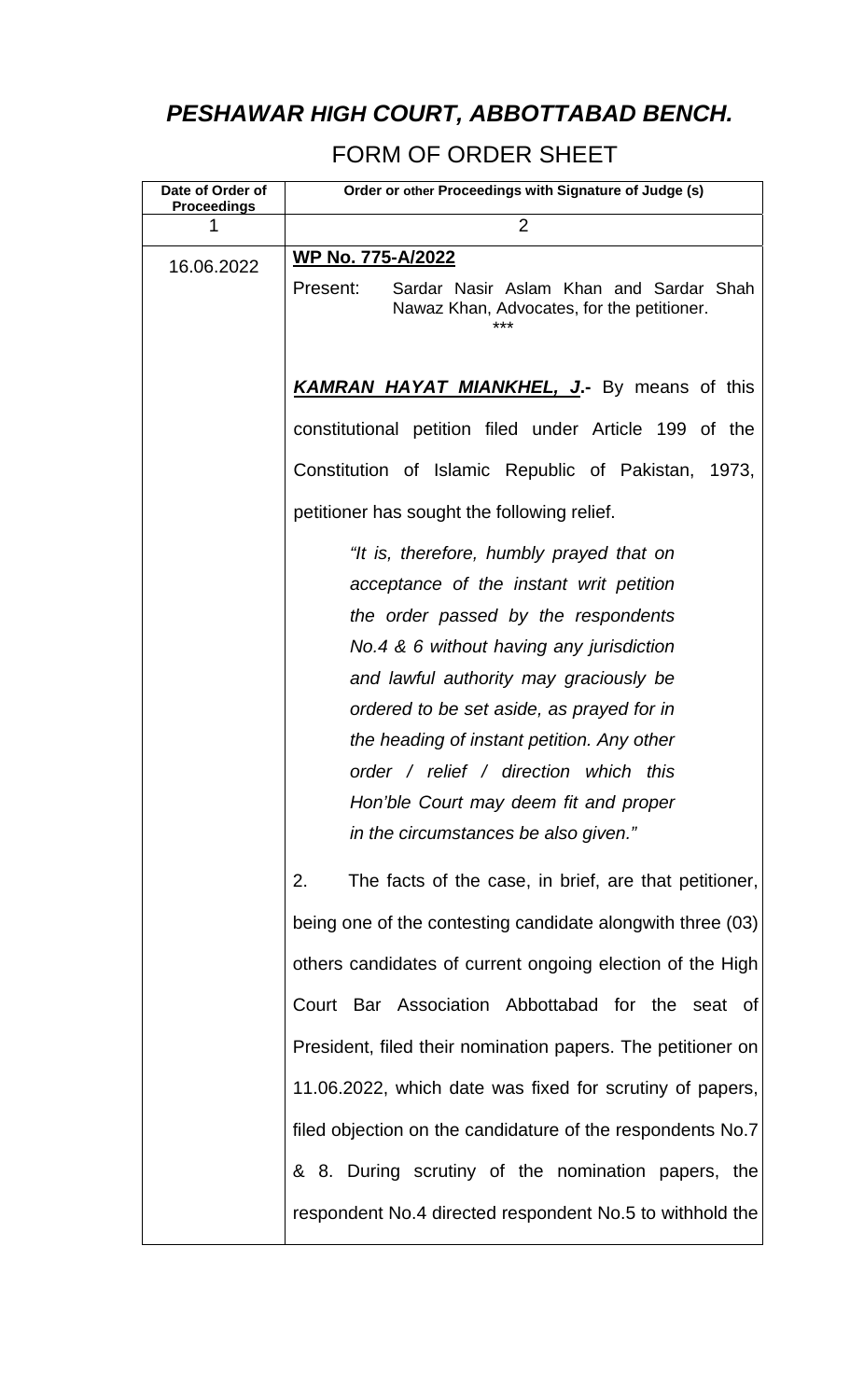scrutiny process of President till further order. Later on through the impugned letter dated 11.06.2022 direction was issued by the respondent No.4, vide which, the appeal of Mr. Fida Muhammad Khan, Advocate, for relaxation of Rule-94 was accepted and respondent No.6 on the strength of above order accepted the nomination papers of respondents No.7 to 10. The petitioner has challenged the aforesaid orders of respondents No.4 & 6 through the instant constitutional petition.

3. We have heard the arguments of learned counsel for the petitioner at length and scanned the record with his able assistance.

4. Without touching the merits of the case, the issue of maintainability is essential to be resolved by this court. The bare examination of the prayers made by the petitioner reveals that the petitioner is aggrieved from the order of respondents No.4 i.e. (Secretary Khyber Pakhtunkhwa Bar Council) and respondent No.6 i.e. (Chairman notified, High Court Bar Association Election 2022-23 Abbottabad). The Hon'ble Supreme Court of Pakistan in "*Mirza Muhammad Nazakat Baig Vs Federation of Pakistan through Secretary Ministry of Law and Justice, Islamabad and another" (2020 SCMR 631)* has enunciated the principle by holding that:

> *"A bare reading of the provisions of the Legal Practitioners and Bar Councils Act shows that the Act provides for establishment of Bar Councils in the*

2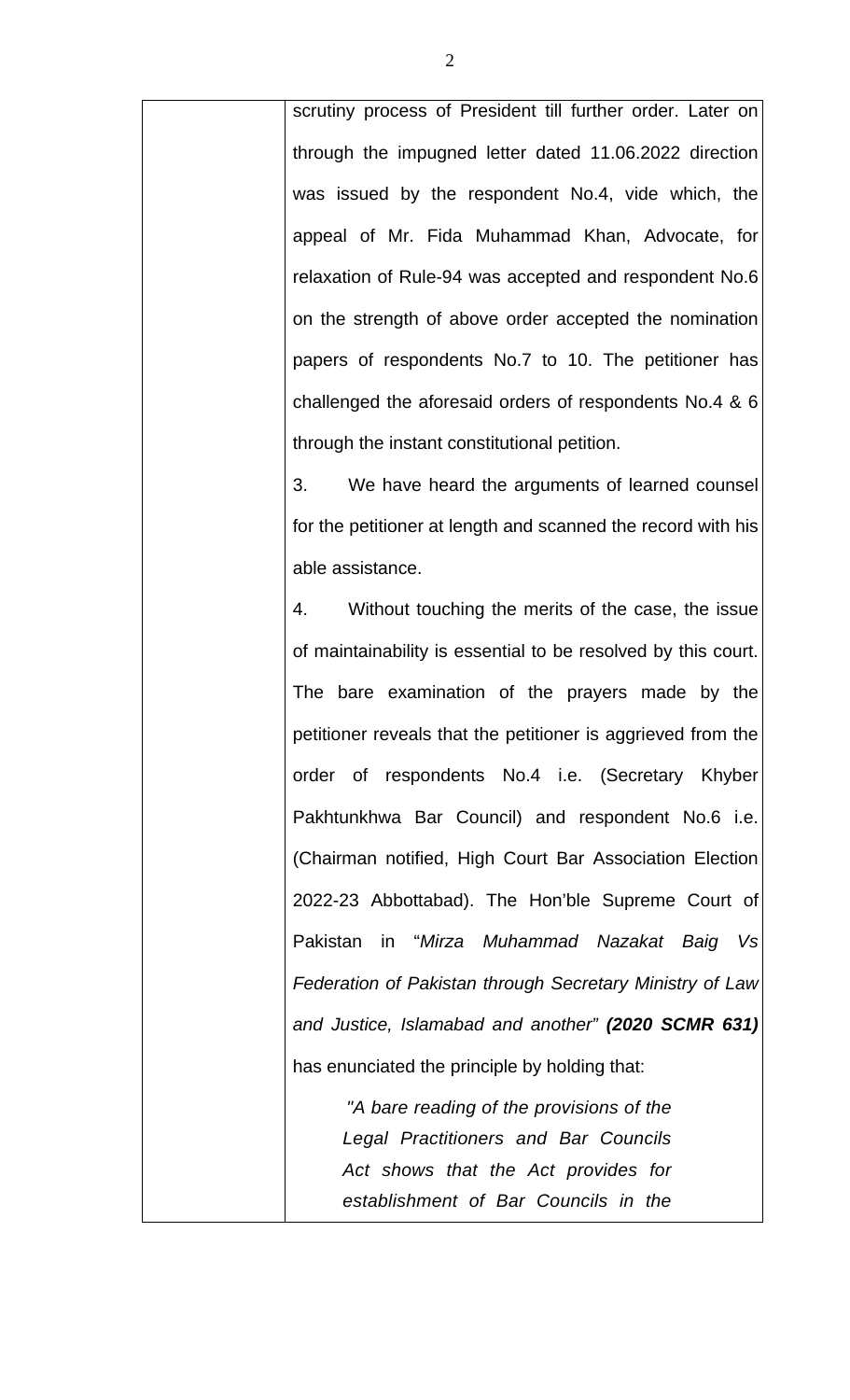*Provinces as well as the Islamabad Capital Territory. It deals with all matters relating to elections of office bearers, disciplinary and other professional matters, constitution of committees, their powers and other related and incidental matters. However, it is clear that other than the Attorney General for Pakistan being the ex-officio, Chairman Pakistan Bar Council and Advocates Generals of the Provinces and Islamabad Capital Territory being ex-officio, Chairman of the Provincial Bar Councils and Islamabad Capital Territory neither the Provincial nor the Federal Government exercise any administrative control over the affairs of the Pakistan Bar Council or the Provincial Bar Councils. Pakistan Bar Council is a statutory body which is autonomous and generates its own funds independently. The Government does not have any control over it. Likewise, the Islamabad Bar Council acts as a regulator for affairs of the Advocates in Islamabad Capital Territory, admits Advocates to practice before the said High Court and maintains rolls of such Advocates. The functions of the Council also inter-alia include initiating proceedings for misconduct against Advocates on its rolls and award punishment in such cases. That being so, neither the Respondent nor any of its constituents or committees can be regarded as*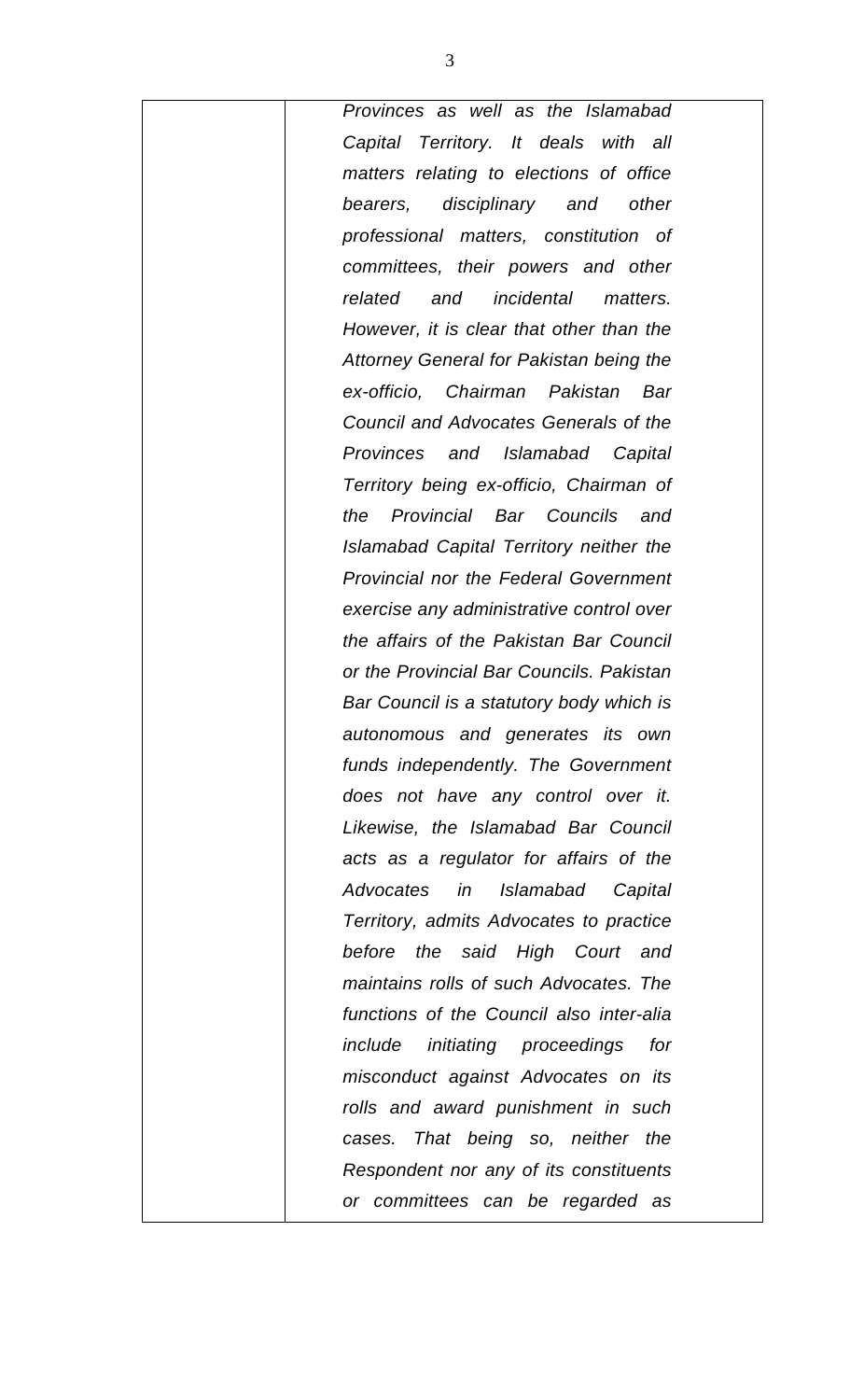*persons performing functions in connection with the affairs of the Federation, Provinces or Local Authority within the contemplation of the Article 199 of the Constitution of Islamic Republic of Pakistan. As such we are in no manner of doubt that Respondent No.2 is not amenable to the jurisdiction of the High Court in terms of Article 199 of the Constitution".* 

5. Recently, the same principle was further enunciated by the Hon'ble Supreme Court of Pakistan in case of *"Syed Iqbal Hussain Shah Gillani Vs Pakistan Bar Council through Secretary, Supreme Court Bar Building, Islamabad and others" (2021 SCMR 425)* by holding that "neither the Bar Council nor any of its committees could be regarded as persons performing functions in connection with the affairs of the Federation, Provinces or Local Authority within the contemplation of Article 199 of the Constitution of Pakistan. Accordingly, the Pakistan Bar Council and its Committees were not amenable to constitutional jurisdiction of the High Court". Further reliance can also be placed on the judgment reported as *"Sardar Qurban Ali Dogar Vs Pakistan Bar Council through Chairman and 08 others" (2022 CLC 649)*. Every judgment of the Hon'ble Supreme Court is binding on all the Courts under Article 189 of the Constitution. Since the prayers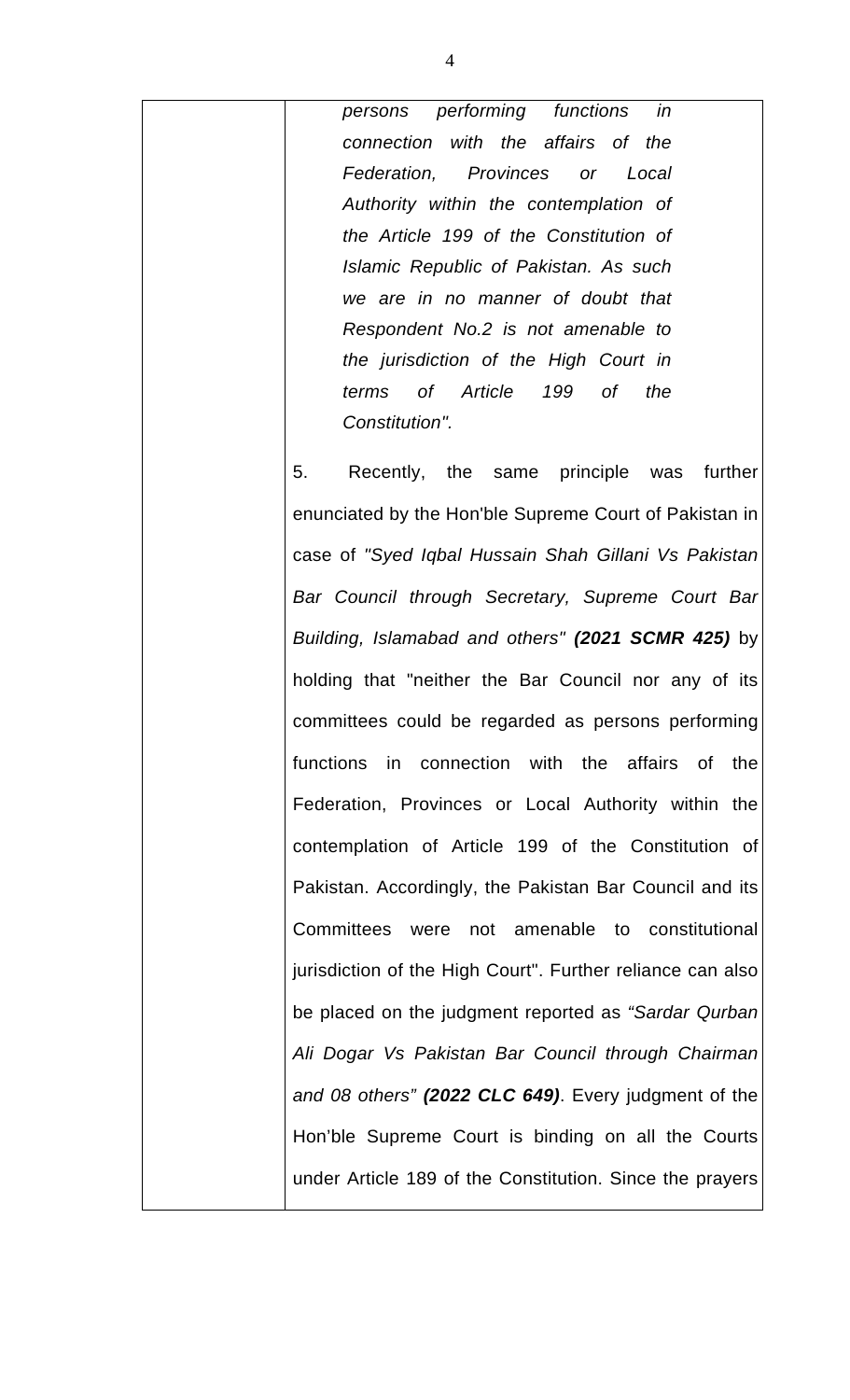made by the petitioner is to set aside the orders of Secretary Khyber Pakhtunkhwa Bar Council and Chairman notified, High Court Bar Association Election 2022-23 Abbottabad, therefore, no interference can be made by this court in view of principles enunciated in above referred apex Court judgments which are binding on this court under Article 189 of the Constitution of Islamic Republic of Pakistan, 1973.

6. Pith and substance of the above referred judgments of the Hon'ble Supreme Court of Pakistan is that the respondents do not fall within the meaning of 'persons' as per Article 199(5) of the Constitution.

7. It has now become a trite law that when an alternative and efficacious remedy is available to the petitioner, the constitutional petition under Article 199 is not maintainable. In this respect, reliance can be placed on the judgment reported as *Pakistan telecommunication Company Limited Vs Muhammad Samiullah (2021 PLC (CS) 1003*, when it was held as under:

> *"Even otherwise, an adequate and efficacious remedy of filing a grievance petition before the Labour Fora was available to the Respondent. There is no denial of the fact that the said alternate remedy has not been availed by the Respondent. Hence, we are not persuaded by the argument of the learned counsel for the respondent that the non-maintainability of the constitutional petition before the High*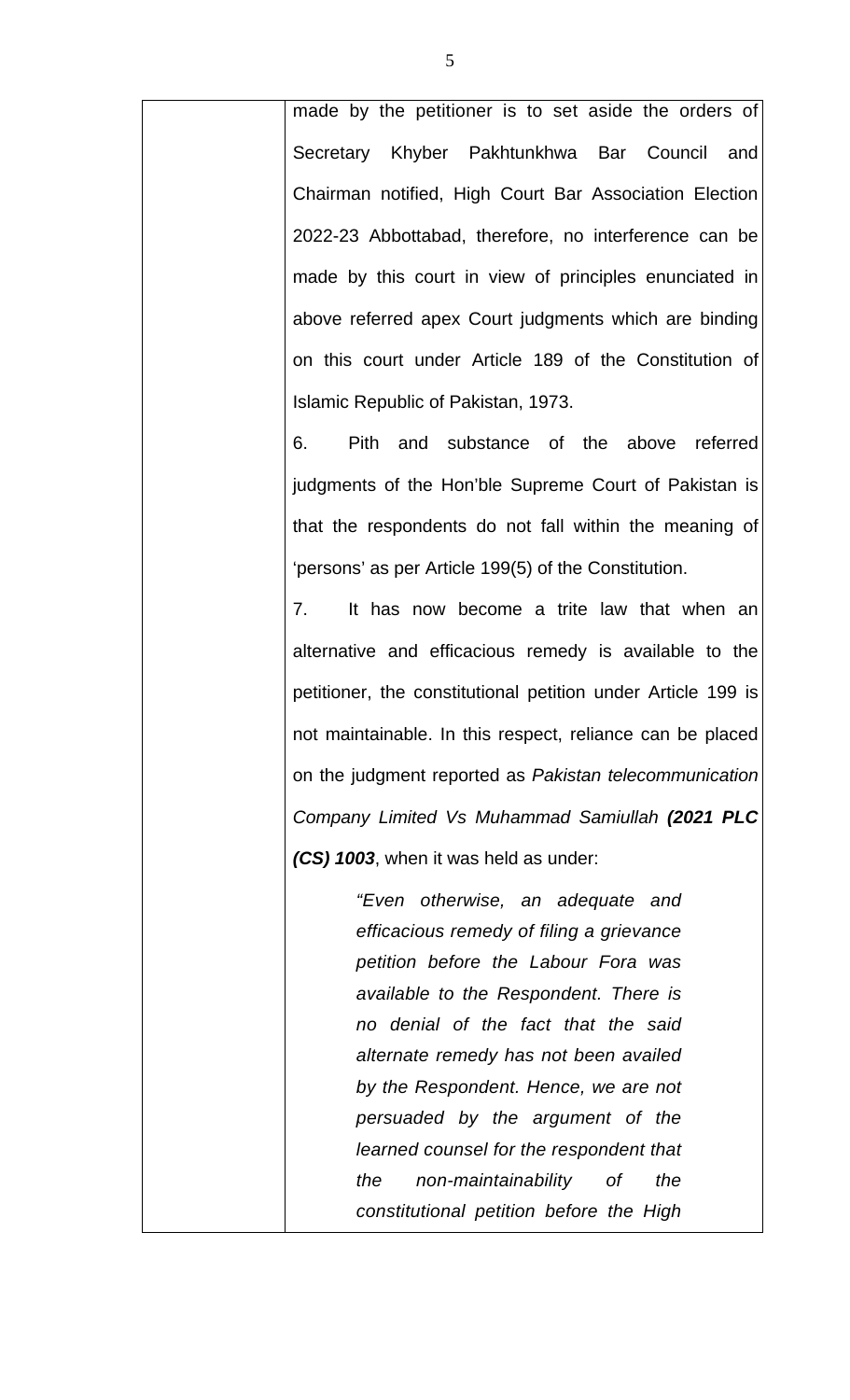*Court under Article 199 of the Constitution would render the Respondent remediless."* 

 In this context, further reliance can also be placed on the judgment reported as "*Crescent Jute Products Limited through Chief Executive Officer, Lahore Vs Federation of Pakistan through Secretary Ministry of Law, Justice and Parliamentary Affairs, Islamabad and 04 others" (2022 CLD 338)*. Rules 4 & 5 of the Pakistan Bar Council Appeal Rules, 1986, which are reproduced below:

## *4. MANNER OF FILING APPEALS:*

*(i) An appeal against an order or decision of a Provincial Bar Council or an Executive Committee of Provincial Bar Council shall be filed with the Chairman of the respective Committee either personally or through recognised agent or through registered post.* 

*(ii) Every Memorandum of Appeal shall be accompanied by a certified copy of the order or decision appealed against. If the certified copy of the order or decision appealed against is not made available to the appellant he shall furnish an affidavit duly sworn by him in this behalf.* 

*(iii) Every such appeal shall be accompanied by a deposit receipt of Rs. [1000/-] to be deposited in the collection account of the Pakistan Bar Council.* 

*(iv)The appellant shall submit alongwith his memorandum of appeal all the documents he wishes to*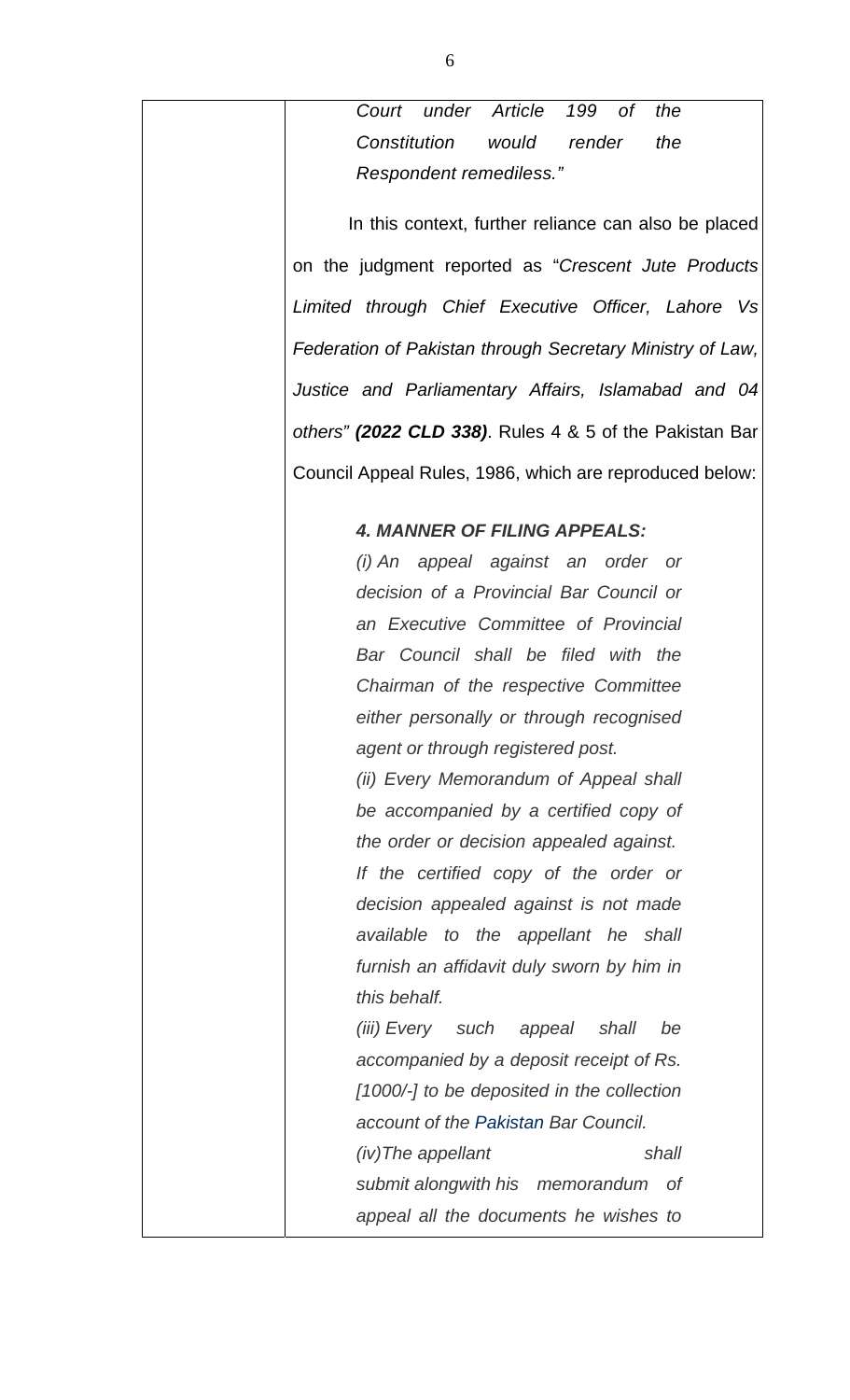| in<br>0f<br>his<br>produce<br>support                           |
|-----------------------------------------------------------------|
| appeal alongwith affidavits of witnesses                        |
| if any.                                                         |
| <i><b>5. FUNCTIONS</b></i><br>OF<br><b>THE</b><br><b>APPEAL</b> |
| <b>COMMITTEE:</b>                                               |
| (i)<br>The Appeal shall normally be laid                        |
| before the Committee within 1 [fifteen]                         |
| days [of receipt of an Appeal] for                              |
| admission of the appeal and grant of                            |
| interim relief if prayed for.                                   |
| [Provided that the Chairman may in                              |
| appropriate cases grant the interim relief                      |
| and his order shall be placed before the                        |
| Committee for approval in its next                              |
| meeting].                                                       |
| (ii) For the admission of appeal and                            |
| grant of interim relief it shall not be                         |
| necessary to call a meeting of the                              |
| Committee and it will be sufficient if the                      |
| <i>is</i> circulated<br>the<br>amongst<br>appeal                |
| members of the Committee.                                       |
| Every order or decision of the                                  |
| Committee shall be taken by majority.                           |
| (iii) The Appeal Committee shall hear                           |
| the appeal, examine the record of the                           |
| case, and record such evidence as it                            |
| may deem necessary after providing                              |
| opportunity of hearing to the parties.                          |
| The Appeal Committee shall decide the                           |
| Appeal within two months and its                                |
| decision shall be deemed to be the                              |
| decision of the Pakistan Bar Council.                           |
| (iv) The decision of the<br>Appeal                              |
| Committee shall be communicated to                              |
| the parties."                                                   |
|                                                                 |